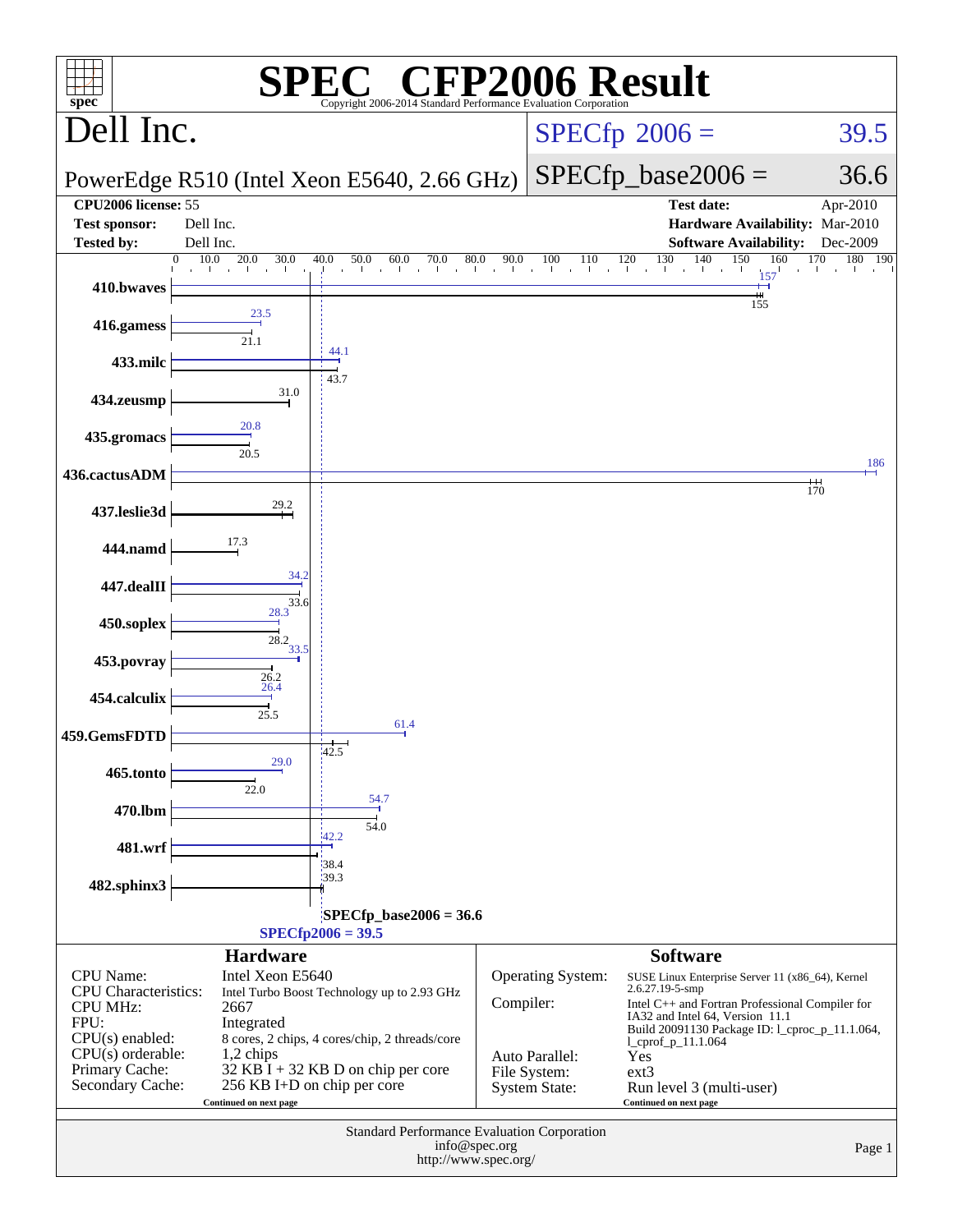| <b>SPEC CFP2006 Result</b><br>$\overline{\phantom{a}}$<br>$spec^{\circ}$<br>Copyright 2006-2014 Standard Performance Evaluation Corporation |                                                                                                          |                          |                                               |              |                        |                                                                |                        |                     |                        |                     |                        |                     |
|---------------------------------------------------------------------------------------------------------------------------------------------|----------------------------------------------------------------------------------------------------------|--------------------------|-----------------------------------------------|--------------|------------------------|----------------------------------------------------------------|------------------------|---------------------|------------------------|---------------------|------------------------|---------------------|
| Dell Inc.                                                                                                                                   |                                                                                                          |                          |                                               |              |                        | $SPECfp2006 =$                                                 |                        |                     |                        |                     | 39.5                   |                     |
| $SPECfp\_base2006 =$<br>36.6<br>PowerEdge R510 (Intel Xeon E5640, 2.66 GHz)                                                                 |                                                                                                          |                          |                                               |              |                        |                                                                |                        |                     |                        |                     |                        |                     |
| CPU2006 license: 55<br><b>Test date:</b><br>Apr-2010                                                                                        |                                                                                                          |                          |                                               |              |                        |                                                                |                        |                     |                        |                     |                        |                     |
| Dell Inc.<br>Hardware Availability: Mar-2010<br><b>Test sponsor:</b>                                                                        |                                                                                                          |                          |                                               |              |                        |                                                                |                        |                     |                        |                     |                        |                     |
| <b>Tested by:</b>                                                                                                                           | Dell Inc.<br>Dec-2009<br><b>Software Availability:</b>                                                   |                          |                                               |              |                        |                                                                |                        |                     |                        |                     |                        |                     |
| L <sub>3</sub> Cache:<br>12 MB I+D on chip per chip<br>Other Cache:<br>None                                                                 |                                                                                                          |                          |                                               |              |                        | <b>Base Pointers:</b><br>64-bit<br>Peak Pointers:<br>32/64-bit |                        |                     |                        |                     |                        |                     |
| Memory:                                                                                                                                     |                                                                                                          | downclocked to 1066 MHz) | 24 GB (6 x 4 GB DDR3-1333 DR RDIMM, CL9, ECC, |              |                        |                                                                | Other Software:        | None                |                        |                     |                        |                     |
| Disk Subsystem:<br>1 x 146 GB 15000 RPM SAS<br>Other Hardware:<br>None                                                                      |                                                                                                          |                          |                                               |              |                        |                                                                |                        |                     |                        |                     |                        |                     |
| <b>Results Table</b>                                                                                                                        |                                                                                                          |                          |                                               |              |                        |                                                                |                        |                     |                        |                     |                        |                     |
|                                                                                                                                             |                                                                                                          |                          | <b>Base</b>                                   |              |                        |                                                                |                        |                     | <b>Peak</b>            |                     |                        |                     |
| <b>Benchmark</b><br>410.bwaves                                                                                                              | <b>Seconds</b><br>87.7                                                                                   | Ratio<br>155             | <b>Seconds</b><br>88.1                        | Ratio<br>154 | <b>Seconds</b><br>87.3 | Ratio<br>156                                                   | <b>Seconds</b><br>87.9 | <b>Ratio</b><br>155 | <b>Seconds</b><br>86.5 | <b>Ratio</b><br>157 | <b>Seconds</b><br>86.3 | <b>Ratio</b><br>158 |
|                                                                                                                                             |                                                                                                          |                          |                                               |              |                        |                                                                |                        |                     |                        |                     |                        |                     |
| 416.gamess                                                                                                                                  | 927                                                                                                      | 21.1                     | 927                                           | 21.1         | 928                    | 21.1                                                           | 832                    | 23.5                | 832                    | 23.5                | 836                    | 23.4                |
| 433.milc                                                                                                                                    | 210                                                                                                      | 43.7                     | 210                                           | 43.7         | 210                    | 43.6                                                           | 208                    | 44.1                | 208                    | 44.2                | 208                    | 44.1                |
| 434.zeusmp                                                                                                                                  | 293                                                                                                      | 31.0                     | 294                                           | 31.0         | 296                    | 30.8                                                           | 293                    | 31.0                | 294                    | 31.0                | 296                    | 30.8                |
| 435.gromacs                                                                                                                                 | 348                                                                                                      | 20.5                     | 348                                           | 20.5         | 348                    | 20.5                                                           | 343                    | 20.8                | 343                    | 20.8                | 344                    | 20.8                |
| 436.cactusADM                                                                                                                               | 70.4                                                                                                     | 170                      | 71.0                                          | 168          | 69.8                   | 171                                                            | 64.4                   | 186                 | 65.4                   | 183                 | 64.4                   | 186                 |
| 437.leslie3d                                                                                                                                | 322                                                                                                      | 29.2                     | 324                                           | 29.0         | 294                    | 31.9                                                           | 322                    | 29.2                | 324                    | 29.0                | 294                    | 31.9                |
| 444.namd                                                                                                                                    | 462                                                                                                      | 17.3                     | 462                                           | 17.3         | 463                    | 17.3                                                           | 462                    | <b>17.3</b>         | 462                    | 17.3                | 463                    | 17.3                |
| 447.dealII                                                                                                                                  | 340                                                                                                      | 33.6                     | 340                                           | 33.6         | 340                    | 33.7                                                           | 334                    | 34.2                | 334                    | 34.2                | 334                    | 34.2                |
| $450$ .soplex                                                                                                                               | 296                                                                                                      | 28.2                     | 295                                           | 28.2         | 295                    | 28.3                                                           | 294                    | 28.3                | 294                    | 28.3                | 295                    | 28.2                |
| $ 453$ . povray                                                                                                                             | 202                                                                                                      | 26.4                     | 203                                           | 26.2         | 203                    | 26.2                                                           | 158                    | 33.6                | 160                    | 33.2                | 159                    | 33.5                |
| 454.calculix                                                                                                                                | 325                                                                                                      | 25.4                     | 324                                           | 25.5         | 323                    | 25.6                                                           | 313                    | 26.4                | 313                    | 26.4                | 313                    | 26.4                |
| 459.GemsFDTD                                                                                                                                | 250                                                                                                      | 42.4                     | 229                                           | 46.4         | 250                    | 42.5                                                           | 173                    | 61.3                | 173                    | 61.4                | 173                    | 61.5                |
| 465.tonto                                                                                                                                   | 447                                                                                                      | 22.0                     | 447                                           | 22.0         | 447                    | 22.0                                                           | 339                    | 29.0                | 339                    | 29.1                | 339                    | 29.0                |
| 470.1bm                                                                                                                                     | 255                                                                                                      | 53.9                     | 255                                           | 54.0         | 254                    | 54.0                                                           | 251                    | 54.7                | 251                    | 54.7                | 251                    | 54.8                |
| 481.wrf                                                                                                                                     | 291                                                                                                      | 38.4                     | 292                                           | 38.2         | 291                    | 38.4                                                           | 265                    | 42.2                | 265                    | 42.2                | 265                    | 42.2                |
| 482.sphinx3                                                                                                                                 | 497                                                                                                      | 39.3                     | 488                                           | 39.9         | 495                    | 39.3                                                           | 497                    | 39.3                | 488                    | 39.9                | 495                    | 39.3                |
|                                                                                                                                             | Results appear in the order in which they were run. Bold underlined text indicates a median measurement. |                          |                                               |              |                        |                                                                |                        |                     |                        |                     |                        |                     |

#### **[Operating System Notes](http://www.spec.org/auto/cpu2006/Docs/result-fields.html#OperatingSystemNotes)**

'ulimit -s unlimited' was used to set the stacksize to unlimited prior to run

#### **[Platform Notes](http://www.spec.org/auto/cpu2006/Docs/result-fields.html#PlatformNotes)**

 BIOS Settings: Power Management = Maximum Performance (Default = Active Power Controller) Data Reuse = Disabled (Default = Enabled)

#### **[General Notes](http://www.spec.org/auto/cpu2006/Docs/result-fields.html#GeneralNotes)**

 OMP\_NUM\_THREADS set to number of cores KMP\_AFFINITY set to granularity=fine,scatter KMP\_STACKSIZE set to 200M

Continued on next page

Standard Performance Evaluation Corporation [info@spec.org](mailto:info@spec.org) <http://www.spec.org/>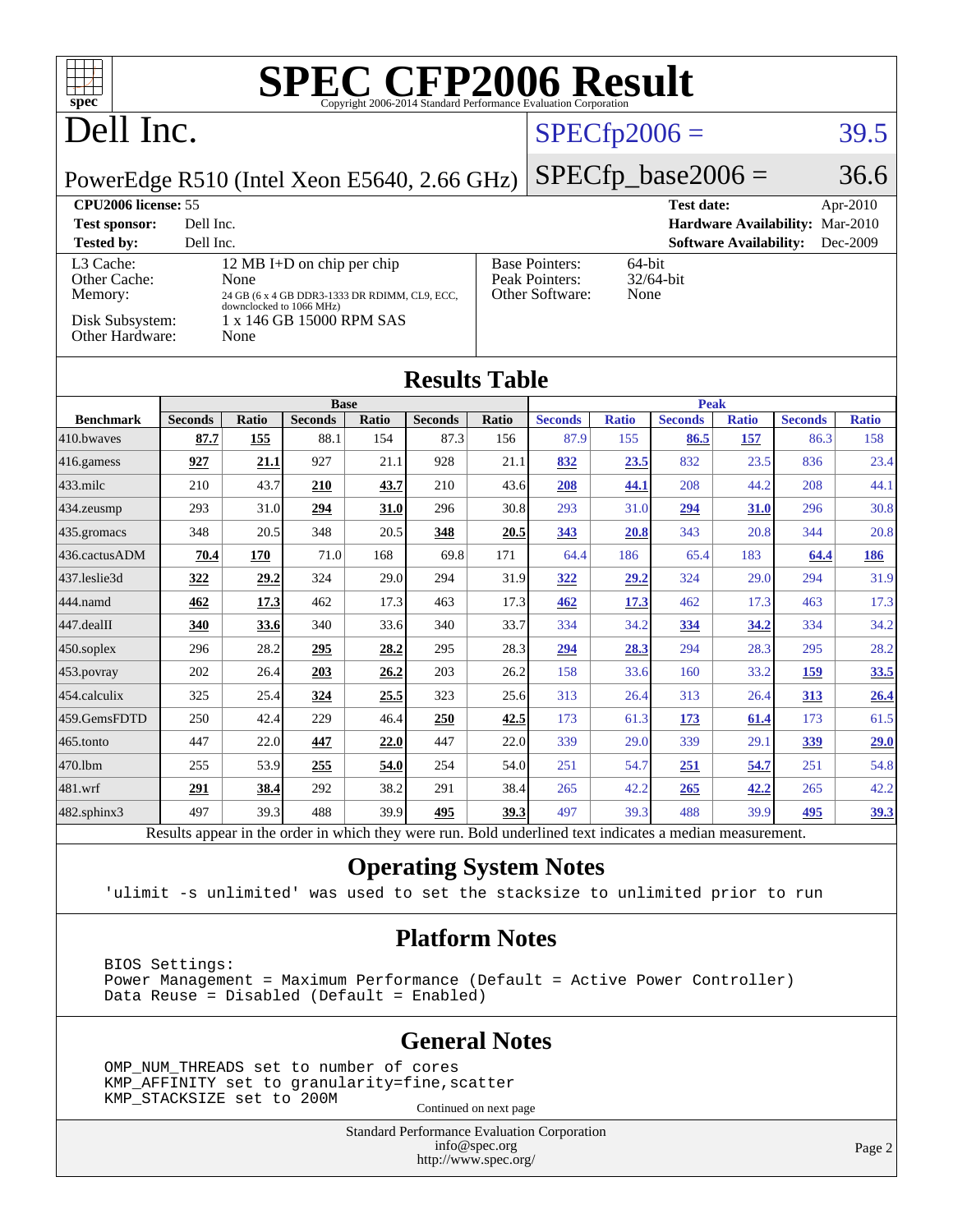

# **[SPEC CFP2006 Result](http://www.spec.org/auto/cpu2006/Docs/result-fields.html#SPECCFP2006Result)**

# Dell Inc.

 $SPECTp2006 = 39.5$ 

PowerEdge R510 (Intel Xeon E5640, 2.66 GHz)  $SPECTp\_base2006 = 36.6$ 

**[CPU2006 license:](http://www.spec.org/auto/cpu2006/Docs/result-fields.html#CPU2006license)** 55 **[Test date:](http://www.spec.org/auto/cpu2006/Docs/result-fields.html#Testdate)** Apr-2010 **[Test sponsor:](http://www.spec.org/auto/cpu2006/Docs/result-fields.html#Testsponsor)** Dell Inc. **[Hardware Availability:](http://www.spec.org/auto/cpu2006/Docs/result-fields.html#HardwareAvailability)** Mar-2010 **[Tested by:](http://www.spec.org/auto/cpu2006/Docs/result-fields.html#Testedby)** Dell Inc. **[Software Availability:](http://www.spec.org/auto/cpu2006/Docs/result-fields.html#SoftwareAvailability)** Dec-2009

#### **[General Notes \(Continued\)](http://www.spec.org/auto/cpu2006/Docs/result-fields.html#GeneralNotes)**

The Dell PowerEdge R510 and

 the Bull NovaScale R450 F2 models are electronically equivalent. The results have been measured on a Dell PowerEdge R510 model.

#### **[Base Compiler Invocation](http://www.spec.org/auto/cpu2006/Docs/result-fields.html#BaseCompilerInvocation)**

[C benchmarks](http://www.spec.org/auto/cpu2006/Docs/result-fields.html#Cbenchmarks):  $-m64$ 

[C++ benchmarks:](http://www.spec.org/auto/cpu2006/Docs/result-fields.html#CXXbenchmarks) [icpc -m64](http://www.spec.org/cpu2006/results/res2010q3/cpu2006-20100913-13213.flags.html#user_CXXbase_intel_icpc_64bit_bedb90c1146cab66620883ef4f41a67e)

[Fortran benchmarks](http://www.spec.org/auto/cpu2006/Docs/result-fields.html#Fortranbenchmarks): [ifort -m64](http://www.spec.org/cpu2006/results/res2010q3/cpu2006-20100913-13213.flags.html#user_FCbase_intel_ifort_64bit_ee9d0fb25645d0210d97eb0527dcc06e)

[Benchmarks using both Fortran and C](http://www.spec.org/auto/cpu2006/Docs/result-fields.html#BenchmarksusingbothFortranandC): [icc -m64](http://www.spec.org/cpu2006/results/res2010q3/cpu2006-20100913-13213.flags.html#user_CC_FCbase_intel_icc_64bit_0b7121f5ab7cfabee23d88897260401c) [ifort -m64](http://www.spec.org/cpu2006/results/res2010q3/cpu2006-20100913-13213.flags.html#user_CC_FCbase_intel_ifort_64bit_ee9d0fb25645d0210d97eb0527dcc06e)

#### **[Base Portability Flags](http://www.spec.org/auto/cpu2006/Docs/result-fields.html#BasePortabilityFlags)**

| 410.bwaves: -DSPEC CPU LP64                  |                                                                |
|----------------------------------------------|----------------------------------------------------------------|
| 416.gamess: -DSPEC_CPU_LP64                  |                                                                |
| 433.milc: -DSPEC CPU LP64                    |                                                                |
| 434.zeusmp: -DSPEC_CPU_LP64                  |                                                                |
| 435.gromacs: -DSPEC_CPU_LP64 -nofor_main     |                                                                |
| 436.cactusADM: - DSPEC CPU LP64 - nofor main |                                                                |
| 437.leslie3d: -DSPEC CPU LP64                |                                                                |
| 444.namd: -DSPEC CPU LP64                    |                                                                |
| 447.dealII: -DSPEC CPU LP64                  |                                                                |
| 450.soplex: -DSPEC_CPU_LP64                  |                                                                |
| 453.povray: -DSPEC_CPU_LP64                  |                                                                |
| 454.calculix: - DSPEC CPU LP64 - nofor main  |                                                                |
| 459.GemsFDTD: -DSPEC_CPU LP64                |                                                                |
| 465.tonto: - DSPEC CPU LP64                  |                                                                |
| 470.1bm: - DSPEC CPU LP64                    |                                                                |
|                                              | 481.wrf: -DSPEC CPU_LP64 -DSPEC_CPU_CASE_FLAG -DSPEC_CPU_LINUX |
| 482.sphinx3: -DSPEC_CPU_LP64                 |                                                                |

#### **[Base Optimization Flags](http://www.spec.org/auto/cpu2006/Docs/result-fields.html#BaseOptimizationFlags)**

[C benchmarks](http://www.spec.org/auto/cpu2006/Docs/result-fields.html#Cbenchmarks): [-xSSE4.2](http://www.spec.org/cpu2006/results/res2010q3/cpu2006-20100913-13213.flags.html#user_CCbase_f-xSSE42_f91528193cf0b216347adb8b939d4107) [-ipo](http://www.spec.org/cpu2006/results/res2010q3/cpu2006-20100913-13213.flags.html#user_CCbase_f-ipo) [-O3](http://www.spec.org/cpu2006/results/res2010q3/cpu2006-20100913-13213.flags.html#user_CCbase_f-O3) [-no-prec-div](http://www.spec.org/cpu2006/results/res2010q3/cpu2006-20100913-13213.flags.html#user_CCbase_f-no-prec-div) [-static](http://www.spec.org/cpu2006/results/res2010q3/cpu2006-20100913-13213.flags.html#user_CCbase_f-static) [-parallel](http://www.spec.org/cpu2006/results/res2010q3/cpu2006-20100913-13213.flags.html#user_CCbase_f-parallel) [-opt-prefetch](http://www.spec.org/cpu2006/results/res2010q3/cpu2006-20100913-13213.flags.html#user_CCbase_f-opt-prefetch)

[C++ benchmarks:](http://www.spec.org/auto/cpu2006/Docs/result-fields.html#CXXbenchmarks) [-xSSE4.2](http://www.spec.org/cpu2006/results/res2010q3/cpu2006-20100913-13213.flags.html#user_CXXbase_f-xSSE42_f91528193cf0b216347adb8b939d4107) [-ipo](http://www.spec.org/cpu2006/results/res2010q3/cpu2006-20100913-13213.flags.html#user_CXXbase_f-ipo) [-O3](http://www.spec.org/cpu2006/results/res2010q3/cpu2006-20100913-13213.flags.html#user_CXXbase_f-O3) [-no-prec-div](http://www.spec.org/cpu2006/results/res2010q3/cpu2006-20100913-13213.flags.html#user_CXXbase_f-no-prec-div) [-static](http://www.spec.org/cpu2006/results/res2010q3/cpu2006-20100913-13213.flags.html#user_CXXbase_f-static) [-parallel](http://www.spec.org/cpu2006/results/res2010q3/cpu2006-20100913-13213.flags.html#user_CXXbase_f-parallel) [-opt-prefetch](http://www.spec.org/cpu2006/results/res2010q3/cpu2006-20100913-13213.flags.html#user_CXXbase_f-opt-prefetch)

Continued on next page

Standard Performance Evaluation Corporation [info@spec.org](mailto:info@spec.org) <http://www.spec.org/>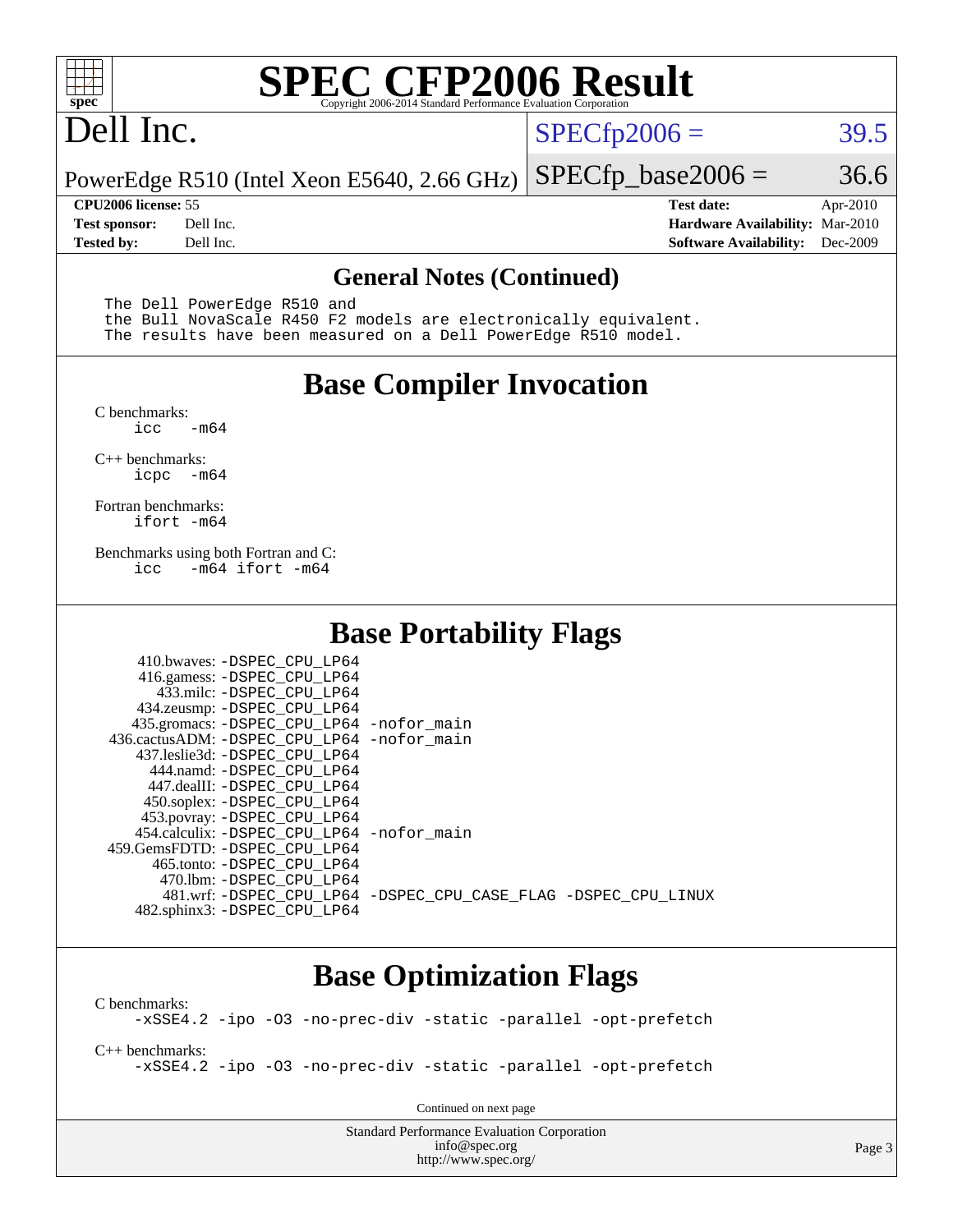# **[SPEC CFP2006 Result](http://www.spec.org/auto/cpu2006/Docs/result-fields.html#SPECCFP2006Result)**

# Dell Inc.

 $SPECTp2006 = 39.5$ 

PowerEdge R510 (Intel Xeon E5640, 2.66 GHz)  $SPECTp\_base2006 = 36.6$ 

**[CPU2006 license:](http://www.spec.org/auto/cpu2006/Docs/result-fields.html#CPU2006license)** 55 **[Test date:](http://www.spec.org/auto/cpu2006/Docs/result-fields.html#Testdate)** Apr-2010 **[Test sponsor:](http://www.spec.org/auto/cpu2006/Docs/result-fields.html#Testsponsor)** Dell Inc. **[Hardware Availability:](http://www.spec.org/auto/cpu2006/Docs/result-fields.html#HardwareAvailability)** Mar-2010 **[Tested by:](http://www.spec.org/auto/cpu2006/Docs/result-fields.html#Testedby)** Dell Inc. **[Software Availability:](http://www.spec.org/auto/cpu2006/Docs/result-fields.html#SoftwareAvailability)** Dec-2009

## **[Base Optimization Flags \(Continued\)](http://www.spec.org/auto/cpu2006/Docs/result-fields.html#BaseOptimizationFlags)**

[Fortran benchmarks](http://www.spec.org/auto/cpu2006/Docs/result-fields.html#Fortranbenchmarks): [-xSSE4.2](http://www.spec.org/cpu2006/results/res2010q3/cpu2006-20100913-13213.flags.html#user_FCbase_f-xSSE42_f91528193cf0b216347adb8b939d4107) [-ipo](http://www.spec.org/cpu2006/results/res2010q3/cpu2006-20100913-13213.flags.html#user_FCbase_f-ipo) [-O3](http://www.spec.org/cpu2006/results/res2010q3/cpu2006-20100913-13213.flags.html#user_FCbase_f-O3) [-no-prec-div](http://www.spec.org/cpu2006/results/res2010q3/cpu2006-20100913-13213.flags.html#user_FCbase_f-no-prec-div) [-static](http://www.spec.org/cpu2006/results/res2010q3/cpu2006-20100913-13213.flags.html#user_FCbase_f-static) [-parallel](http://www.spec.org/cpu2006/results/res2010q3/cpu2006-20100913-13213.flags.html#user_FCbase_f-parallel) [-opt-prefetch](http://www.spec.org/cpu2006/results/res2010q3/cpu2006-20100913-13213.flags.html#user_FCbase_f-opt-prefetch)

[Benchmarks using both Fortran and C](http://www.spec.org/auto/cpu2006/Docs/result-fields.html#BenchmarksusingbothFortranandC): [-xSSE4.2](http://www.spec.org/cpu2006/results/res2010q3/cpu2006-20100913-13213.flags.html#user_CC_FCbase_f-xSSE42_f91528193cf0b216347adb8b939d4107) [-ipo](http://www.spec.org/cpu2006/results/res2010q3/cpu2006-20100913-13213.flags.html#user_CC_FCbase_f-ipo) [-O3](http://www.spec.org/cpu2006/results/res2010q3/cpu2006-20100913-13213.flags.html#user_CC_FCbase_f-O3) [-no-prec-div](http://www.spec.org/cpu2006/results/res2010q3/cpu2006-20100913-13213.flags.html#user_CC_FCbase_f-no-prec-div) [-static](http://www.spec.org/cpu2006/results/res2010q3/cpu2006-20100913-13213.flags.html#user_CC_FCbase_f-static) [-parallel](http://www.spec.org/cpu2006/results/res2010q3/cpu2006-20100913-13213.flags.html#user_CC_FCbase_f-parallel) [-opt-prefetch](http://www.spec.org/cpu2006/results/res2010q3/cpu2006-20100913-13213.flags.html#user_CC_FCbase_f-opt-prefetch)

**[Peak Compiler Invocation](http://www.spec.org/auto/cpu2006/Docs/result-fields.html#PeakCompilerInvocation)**

[C benchmarks](http://www.spec.org/auto/cpu2006/Docs/result-fields.html#Cbenchmarks):  $icc$   $-m64$ 

[C++ benchmarks:](http://www.spec.org/auto/cpu2006/Docs/result-fields.html#CXXbenchmarks) [icpc -m64](http://www.spec.org/cpu2006/results/res2010q3/cpu2006-20100913-13213.flags.html#user_CXXpeak_intel_icpc_64bit_bedb90c1146cab66620883ef4f41a67e)

[Fortran benchmarks](http://www.spec.org/auto/cpu2006/Docs/result-fields.html#Fortranbenchmarks): [ifort -m64](http://www.spec.org/cpu2006/results/res2010q3/cpu2006-20100913-13213.flags.html#user_FCpeak_intel_ifort_64bit_ee9d0fb25645d0210d97eb0527dcc06e)

[Benchmarks using both Fortran and C](http://www.spec.org/auto/cpu2006/Docs/result-fields.html#BenchmarksusingbothFortranandC): [icc -m64](http://www.spec.org/cpu2006/results/res2010q3/cpu2006-20100913-13213.flags.html#user_CC_FCpeak_intel_icc_64bit_0b7121f5ab7cfabee23d88897260401c) [ifort -m64](http://www.spec.org/cpu2006/results/res2010q3/cpu2006-20100913-13213.flags.html#user_CC_FCpeak_intel_ifort_64bit_ee9d0fb25645d0210d97eb0527dcc06e)

### **[Peak Portability Flags](http://www.spec.org/auto/cpu2006/Docs/result-fields.html#PeakPortabilityFlags)**

Same as Base Portability Flags

## **[Peak Optimization Flags](http://www.spec.org/auto/cpu2006/Docs/result-fields.html#PeakOptimizationFlags)**

[C benchmarks](http://www.spec.org/auto/cpu2006/Docs/result-fields.html#Cbenchmarks):

 $433 \text{.}$ milc:  $-xSSE4$ .  $2(pass 2)$  - $prof-gen(pass 1)$  - $ipo(pass 2)$  [-O3](http://www.spec.org/cpu2006/results/res2010q3/cpu2006-20100913-13213.flags.html#user_peakPASS2_CFLAGSPASS2_LDFLAGS433_milc_f-O3) $(pass 2)$ [-no-prec-div](http://www.spec.org/cpu2006/results/res2010q3/cpu2006-20100913-13213.flags.html#user_peakPASS2_CFLAGSPASS2_LDFLAGS433_milc_f-no-prec-div)(pass 2) [-static](http://www.spec.org/cpu2006/results/res2010q3/cpu2006-20100913-13213.flags.html#user_peakPASS2_CFLAGSPASS2_LDFLAGS433_milc_f-static)(pass 2) [-prof-use](http://www.spec.org/cpu2006/results/res2010q3/cpu2006-20100913-13213.flags.html#user_peakPASS2_CFLAGSPASS2_LDFLAGS433_milc_prof_use_bccf7792157ff70d64e32fe3e1250b55)(pass 2) [-ansi-alias](http://www.spec.org/cpu2006/results/res2010q3/cpu2006-20100913-13213.flags.html#user_peakOPTIMIZE433_milc_f-ansi-alias) 470.lbm: [-xSSE4.2](http://www.spec.org/cpu2006/results/res2010q3/cpu2006-20100913-13213.flags.html#user_peakPASS2_CFLAGSPASS2_LDFLAGS470_lbm_f-xSSE42_f91528193cf0b216347adb8b939d4107)(pass 2) [-prof-gen](http://www.spec.org/cpu2006/results/res2010q3/cpu2006-20100913-13213.flags.html#user_peakPASS1_CFLAGSPASS1_LDFLAGS470_lbm_prof_gen_e43856698f6ca7b7e442dfd80e94a8fc)(pass 1) [-ipo](http://www.spec.org/cpu2006/results/res2010q3/cpu2006-20100913-13213.flags.html#user_peakPASS2_CFLAGSPASS2_LDFLAGS470_lbm_f-ipo)(pass 2) [-O3](http://www.spec.org/cpu2006/results/res2010q3/cpu2006-20100913-13213.flags.html#user_peakPASS2_CFLAGSPASS2_LDFLAGS470_lbm_f-O3)(pass 2) [-no-prec-div](http://www.spec.org/cpu2006/results/res2010q3/cpu2006-20100913-13213.flags.html#user_peakPASS2_CFLAGSPASS2_LDFLAGS470_lbm_f-no-prec-div)(pass 2) [-static](http://www.spec.org/cpu2006/results/res2010q3/cpu2006-20100913-13213.flags.html#user_peakPASS2_CFLAGSPASS2_LDFLAGS470_lbm_f-static)(pass 2) [-prof-use](http://www.spec.org/cpu2006/results/res2010q3/cpu2006-20100913-13213.flags.html#user_peakPASS2_CFLAGSPASS2_LDFLAGS470_lbm_prof_use_bccf7792157ff70d64e32fe3e1250b55)(pass 2) [-parallel](http://www.spec.org/cpu2006/results/res2010q3/cpu2006-20100913-13213.flags.html#user_peakOPTIMIZE470_lbm_f-parallel) [-ansi-alias](http://www.spec.org/cpu2006/results/res2010q3/cpu2006-20100913-13213.flags.html#user_peakOPTIMIZE470_lbm_f-ansi-alias) [-auto-ilp32](http://www.spec.org/cpu2006/results/res2010q3/cpu2006-20100913-13213.flags.html#user_peakCOPTIMIZE470_lbm_f-auto-ilp32)  $482$ .sphinx3: basepeak = yes [C++ benchmarks:](http://www.spec.org/auto/cpu2006/Docs/result-fields.html#CXXbenchmarks) 444.namd: basepeak = yes 447.dealII: [-xSSE4.2](http://www.spec.org/cpu2006/results/res2010q3/cpu2006-20100913-13213.flags.html#user_peakPASS2_CXXFLAGSPASS2_LDFLAGS447_dealII_f-xSSE42_f91528193cf0b216347adb8b939d4107)(pass 2) [-prof-gen](http://www.spec.org/cpu2006/results/res2010q3/cpu2006-20100913-13213.flags.html#user_peakPASS1_CXXFLAGSPASS1_LDFLAGS447_dealII_prof_gen_e43856698f6ca7b7e442dfd80e94a8fc)(pass 1) [-ipo](http://www.spec.org/cpu2006/results/res2010q3/cpu2006-20100913-13213.flags.html#user_peakPASS2_CXXFLAGSPASS2_LDFLAGS447_dealII_f-ipo)(pass 2) [-O3](http://www.spec.org/cpu2006/results/res2010q3/cpu2006-20100913-13213.flags.html#user_peakPASS2_CXXFLAGSPASS2_LDFLAGS447_dealII_f-O3)(pass 2) [-no-prec-div](http://www.spec.org/cpu2006/results/res2010q3/cpu2006-20100913-13213.flags.html#user_peakPASS2_CXXFLAGSPASS2_LDFLAGS447_dealII_f-no-prec-div)(pass 2) [-static](http://www.spec.org/cpu2006/results/res2010q3/cpu2006-20100913-13213.flags.html#user_peakPASS2_CXXFLAGSPASS2_LDFLAGS447_dealII_f-static)(pass 2) [-prof-use](http://www.spec.org/cpu2006/results/res2010q3/cpu2006-20100913-13213.flags.html#user_peakPASS2_CXXFLAGSPASS2_LDFLAGS447_dealII_prof_use_bccf7792157ff70d64e32fe3e1250b55)(pass 2) [-unroll2](http://www.spec.org/cpu2006/results/res2010q3/cpu2006-20100913-13213.flags.html#user_peakOPTIMIZE447_dealII_f-unroll_784dae83bebfb236979b41d2422d7ec2) [-ansi-alias](http://www.spec.org/cpu2006/results/res2010q3/cpu2006-20100913-13213.flags.html#user_peakOPTIMIZE447_dealII_f-ansi-alias) [-scalar-rep-](http://www.spec.org/cpu2006/results/res2010q3/cpu2006-20100913-13213.flags.html#user_peakOPTIMIZE447_dealII_f-disablescalarrep_abbcad04450fb118e4809c81d83c8a1d) [-auto-ilp32](http://www.spec.org/cpu2006/results/res2010q3/cpu2006-20100913-13213.flags.html#user_peakCXXOPTIMIZE447_dealII_f-auto-ilp32)

Continued on next page

Standard Performance Evaluation Corporation [info@spec.org](mailto:info@spec.org) <http://www.spec.org/>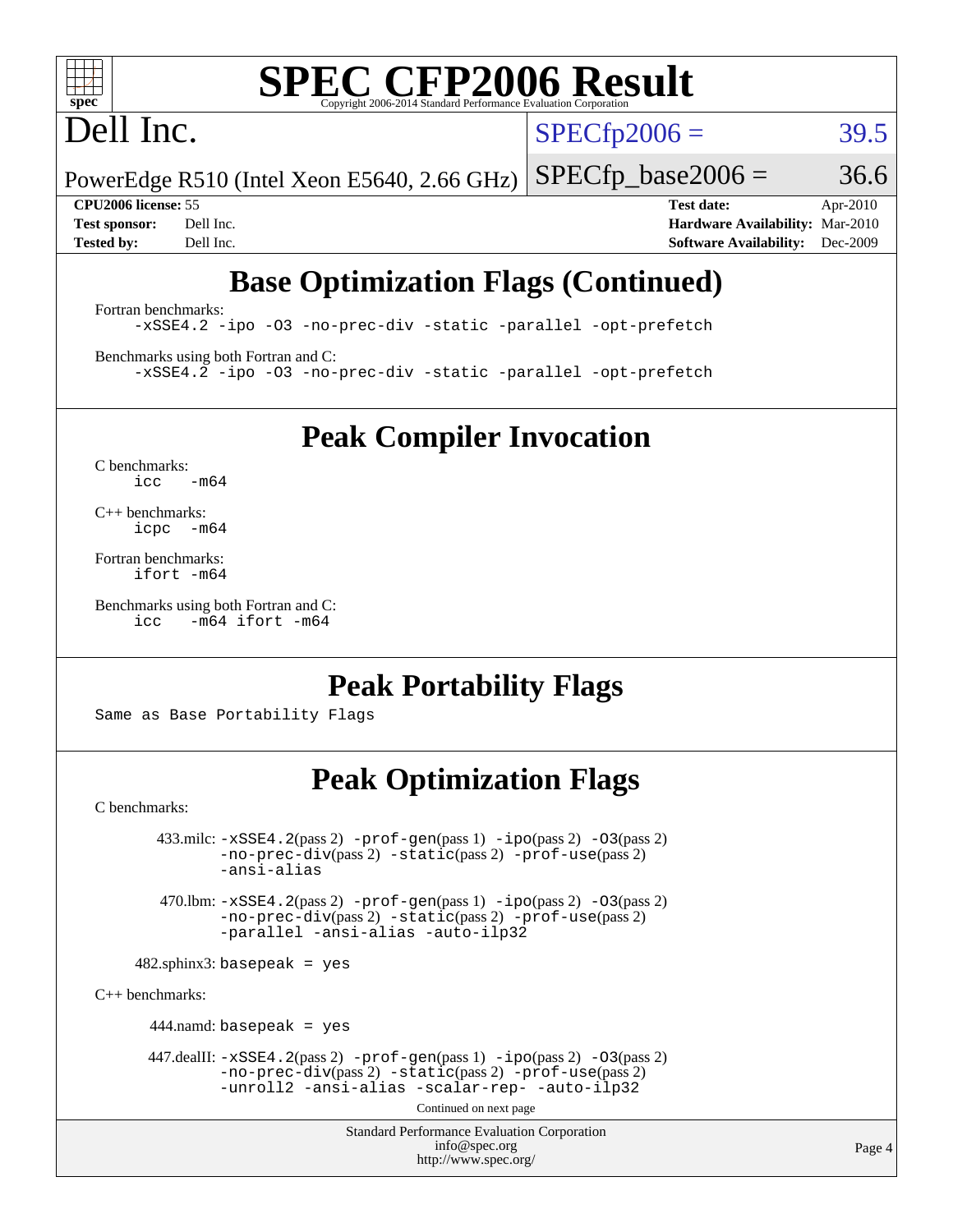| $spec^*$                                                                                   | <b>SPEC CFP2006 Result</b><br>Copyright 2006-2014 Standard Performance Evaluation Corporation                                                                                                                                   |                      |                                                                                       |                      |
|--------------------------------------------------------------------------------------------|---------------------------------------------------------------------------------------------------------------------------------------------------------------------------------------------------------------------------------|----------------------|---------------------------------------------------------------------------------------|----------------------|
| Dell Inc.                                                                                  |                                                                                                                                                                                                                                 | $SPECfp2006 =$       |                                                                                       | 39.5                 |
|                                                                                            | PowerEdge R510 (Intel Xeon E5640, 2.66 GHz)                                                                                                                                                                                     | $SPECfp\_base2006 =$ |                                                                                       | 36.6                 |
| CPU2006 license: 55<br><b>Test sponsor:</b><br>Dell Inc.<br><b>Tested by:</b><br>Dell Inc. |                                                                                                                                                                                                                                 |                      | <b>Test date:</b><br>Hardware Availability: Mar-2010<br><b>Software Availability:</b> | Apr-2010<br>Dec-2009 |
|                                                                                            | <b>Peak Optimization Flags (Continued)</b>                                                                                                                                                                                      |                      |                                                                                       |                      |
|                                                                                            | 450.soplex: -xSSE4.2(pass 2) -prof-gen(pass 1) -ipo(pass 2) -03(pass 2)<br>$-no-prec-div(pass 2) -static(pass 2) -prot-use(pass 2)$<br>-opt-malloc-options=3 -auto-ilp32                                                        |                      |                                                                                       |                      |
|                                                                                            | $453.$ povray: $-xSSE4.2(pass 2) -prod-gen(pass 1) -ipo(pass 2) -O3(pass 2)$<br>-no-prec-div(pass 2) -static(pass 2) -prof-use(pass 2)<br>-unroll4 -ansi-alias                                                                  |                      |                                                                                       |                      |
| Fortran benchmarks:                                                                        |                                                                                                                                                                                                                                 |                      |                                                                                       |                      |
|                                                                                            | 410.bwaves: -xSSE4.2 -ipo -03 -no-prec-div -static -opt-prefetch<br>-parallel                                                                                                                                                   |                      |                                                                                       |                      |
|                                                                                            | 416.gamess: $-xSSE4$ . 2(pass 2) $-prof-gen(pass 1) -ipo(pass 2) -03(pass 2)$<br>-no-prec-div(pass 2) -static(pass 2) -prof-use(pass 2)<br>-unroll2 -Ob0 -ansi-alias -scalar-rep-                                               |                      |                                                                                       |                      |
|                                                                                            | $434$ .zeusmp: basepeak = yes                                                                                                                                                                                                   |                      |                                                                                       |                      |
|                                                                                            | $437$ .leslie $3d$ : basepeak = yes                                                                                                                                                                                             |                      |                                                                                       |                      |
|                                                                                            | $459. \text{GemsFDTD: } -x \text{SSE4}.2(\text{pass 2}) - \text{prof-gen(pass 1)} - \text{ipo(pass 2)} -03(\text{pass 2})$<br>$-no-prec-div(pass 2) -static(pass 2) -prot-use(pass 2)$<br>-unroll2 -Ob0 -opt-prefetch -parallel |                      |                                                                                       |                      |
|                                                                                            | $465$ .tonto: $-xSSE4$ . 2(pass 2) $-prof-gen(pass 1) -ipo(pass 2) -03(pass 2)$<br>-no-prec-div(pass 2) -static(pass 2) -prof-use(pass 2)<br>-inline-calloc -opt-malloc-options=3 -auto -unroll4                                |                      |                                                                                       |                      |
|                                                                                            | Benchmarks using both Fortran and C:                                                                                                                                                                                            |                      |                                                                                       |                      |
|                                                                                            | 435.gromacs: $-xSSE4$ . 2(pass 2) $-prof$ -gen(pass 1) $-ipo$ (pass 2) $-O3$ (pass 2)<br>$-no-prec-div(pass 2) -static(pass 2) -prof-use(pass 2)$<br>-opt-prefetch -auto-ilp32                                                  |                      |                                                                                       |                      |
|                                                                                            | 436.cactusADM: -xSSE4.2(pass 2) -prof-gen(pass 1) -ipo(pass 2) -03(pass 2)<br>-no-prec-div(pass 2) -static(pass 2) -prof-use(pass 2)<br>-unroll2 -opt-prefetch -parallel -auto-ilp32                                            |                      |                                                                                       |                      |
|                                                                                            | 454.calculix: -xSSE4.2 -ipo -03 -no-prec-div -static -auto-ilp32                                                                                                                                                                |                      |                                                                                       |                      |
|                                                                                            | 481.wrf: Same as 454.calculix                                                                                                                                                                                                   |                      |                                                                                       |                      |
|                                                                                            | The flags file that was used to format this result can be browsed at<br>http://www.spec.org/cpu2006/flags/Intel-ic11.1-linux64-revE.20100330.html                                                                               |                      |                                                                                       |                      |

| <b>Standard Performance Evaluation Corporation</b> |  |
|----------------------------------------------------|--|
| info@spec.org                                      |  |
| http://www.spec.org/                               |  |